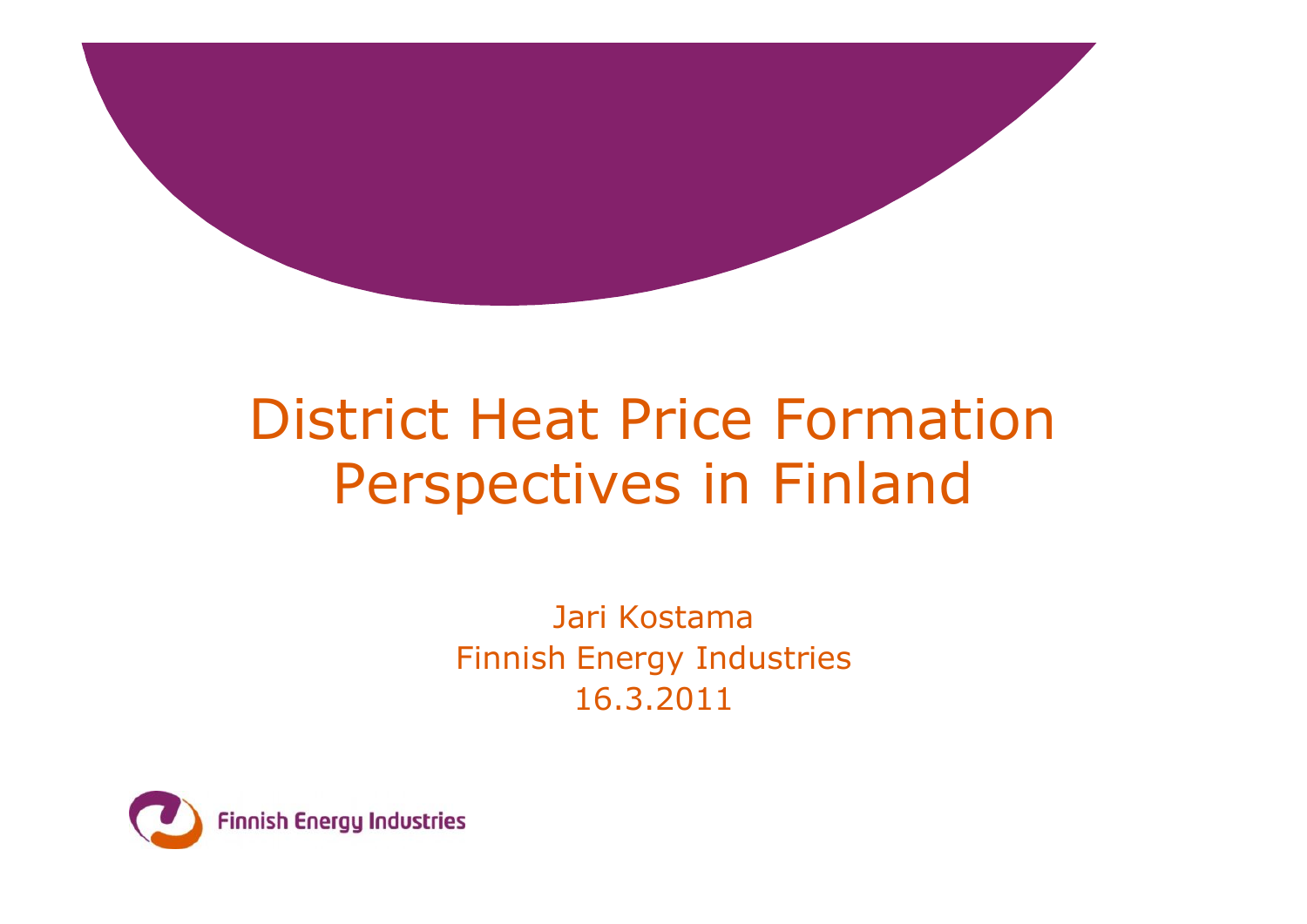# €/MWh (incl. VAT)



14.3.2011 3.3.2 011  $\mathbf{1}$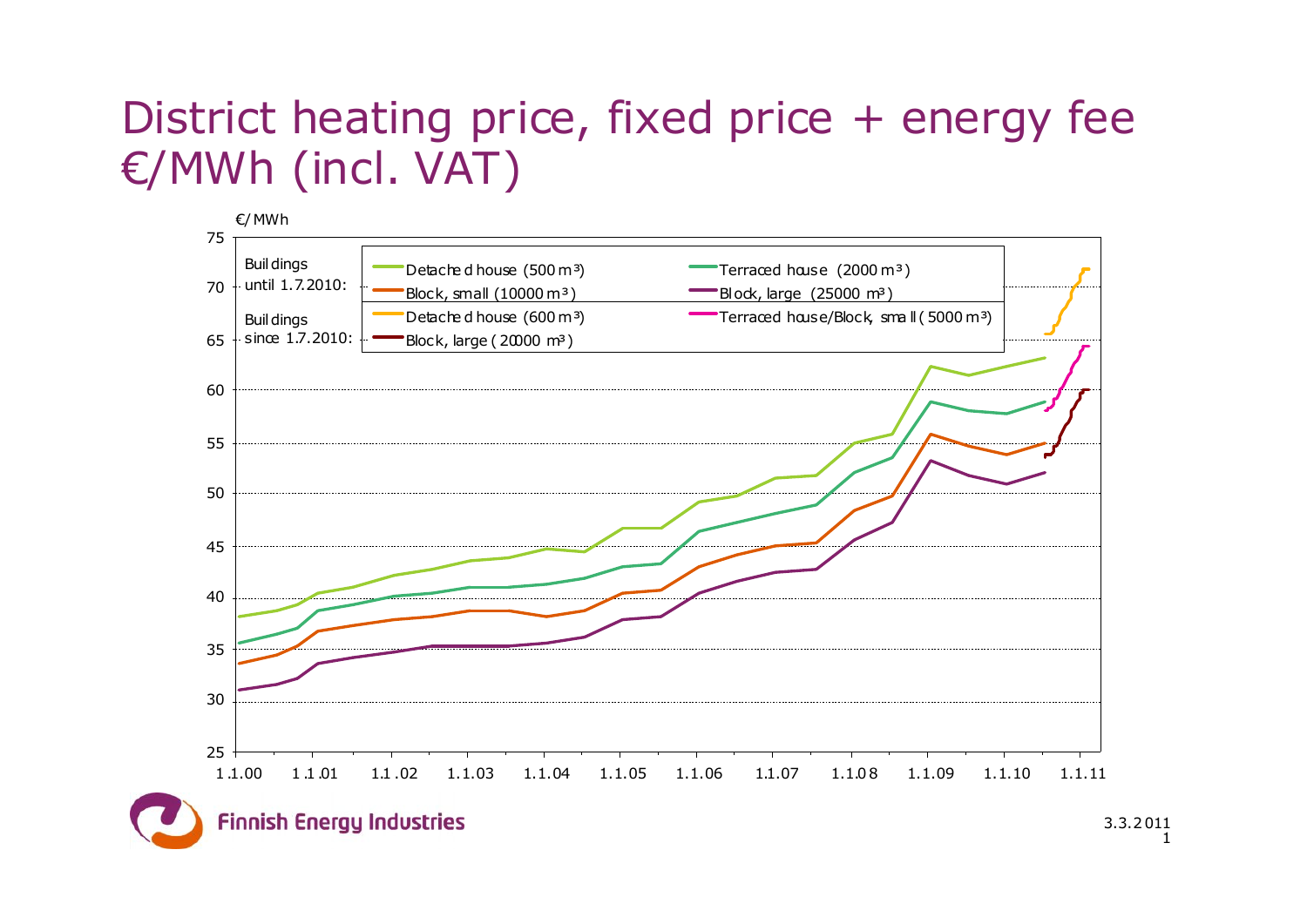#### Real price of district heat Corrected with cost-of-living index,  $1.1.1981 = 100$

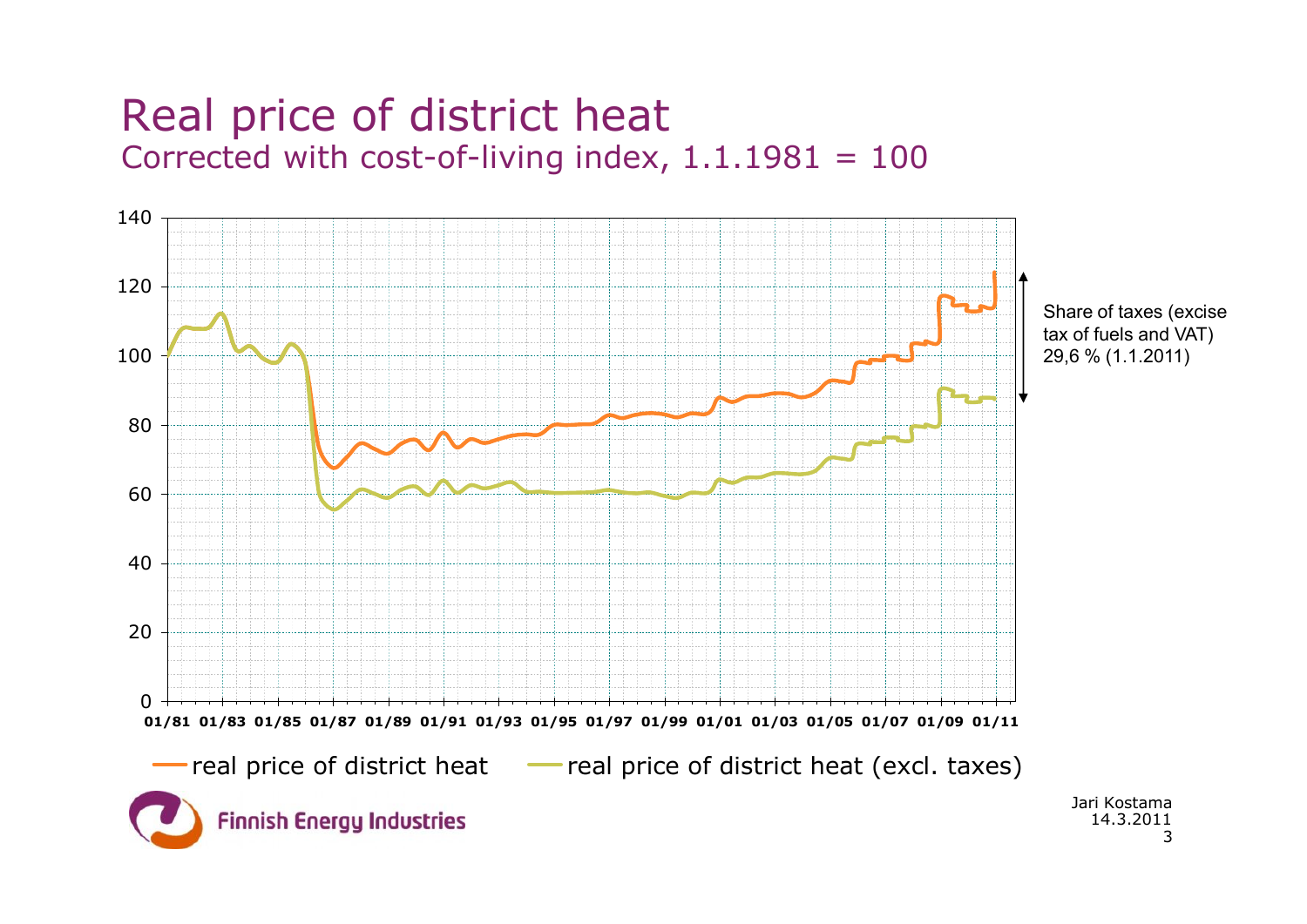#### Prices of district heat and fuels in heat production index, January  $2004 = 100$

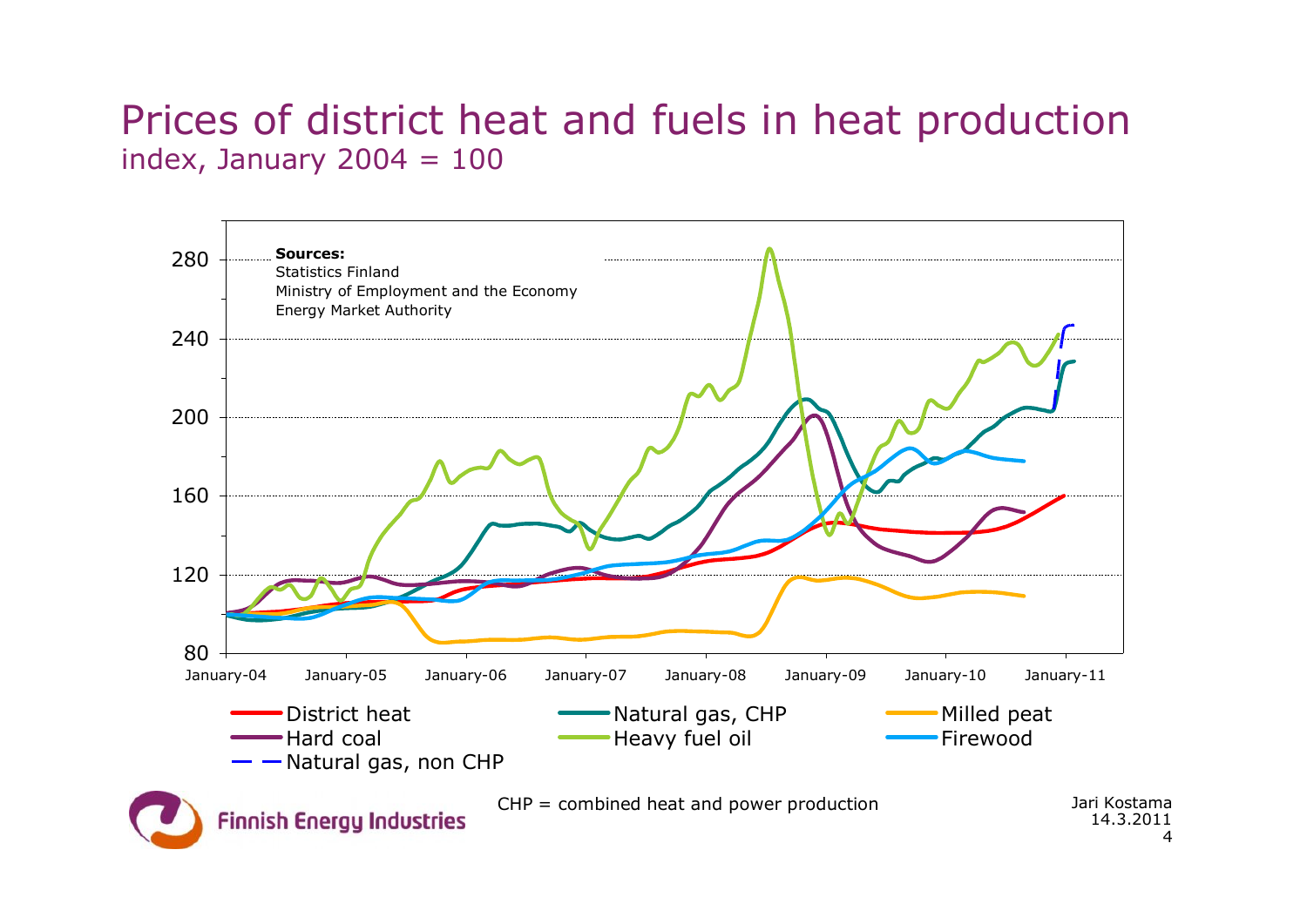#### Replacement value of DH schemes 2009

|                                                                                                                                                        |           | Million $\epsilon$ |
|--------------------------------------------------------------------------------------------------------------------------------------------------------|-----------|--------------------|
| • Substations<br>- 4 000 €/single family house, others 15 000 €/building                                                                               | 125 000   | 1 300              |
| • DH network<br>$-200 \text{€/m}$                                                                                                                      | 12 500 km | 2 500              |
| • Heat only boilers<br>- Oil/natural gas/electricity 60 $\epsilon$ /kW<br>- Wood/peat/other 200 €/kW                                                   | 14 070 MW | 1 250              |
| $\bullet$ CHP -plants<br>- Coal 1100 €/kWe, DH-share 47 %<br>- Oil/natural gas 650 €/kWe, DH-share 34 %<br>- Wood/peat/other 1500 €/kWe, DH-share 47 % | 4 420 MWe | 1950               |
| Total                                                                                                                                                  |           | 000                |

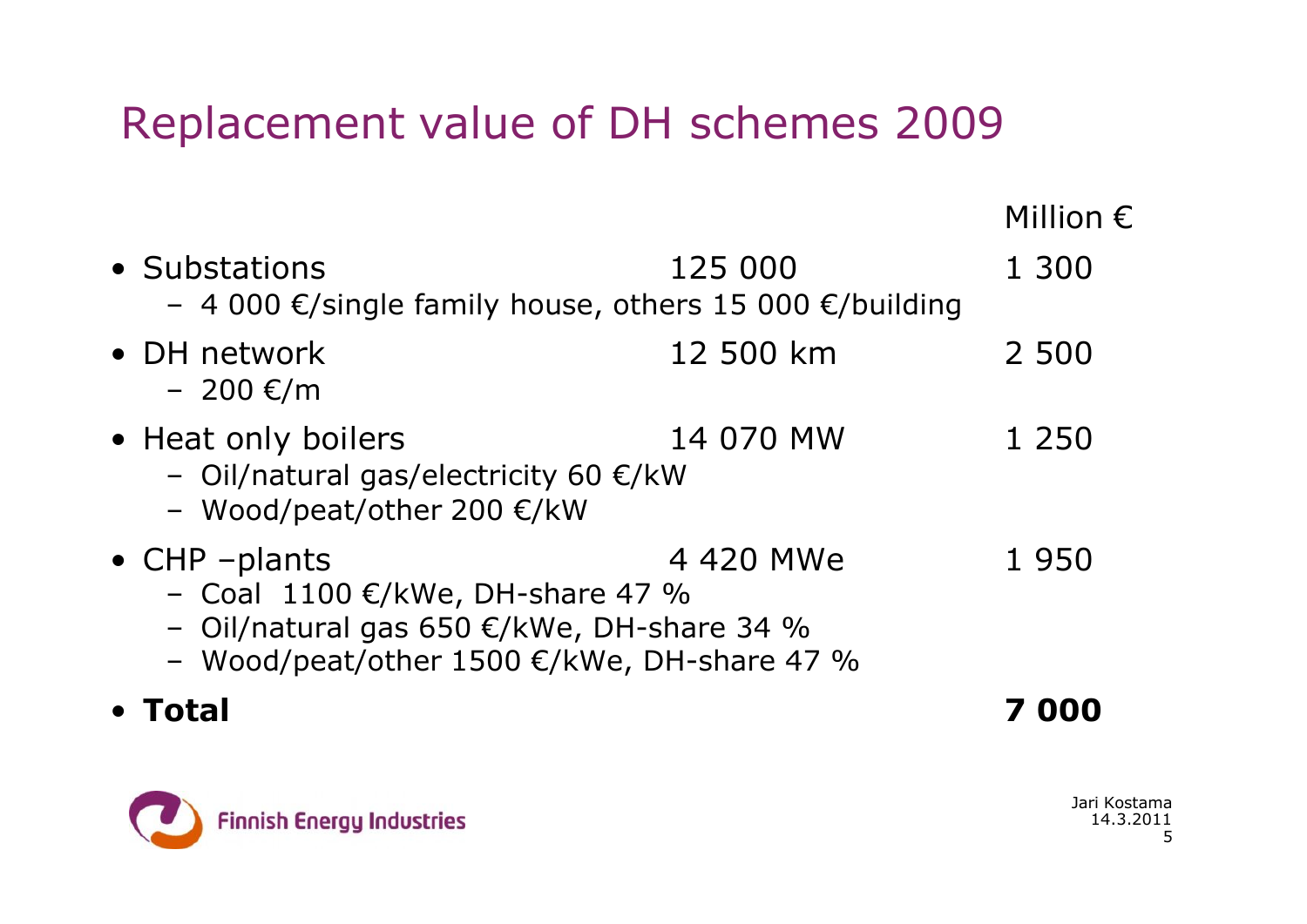# District heating tariffs in Finland

- The DH companies are operated on a business basis
- Each company decides its tariffs and prices itself
- No price regulation
- Same tariffs for all kind of customers (residential, industrial, public etc.)
- **The prices vary much between different companies,** depending on the actual operating costs

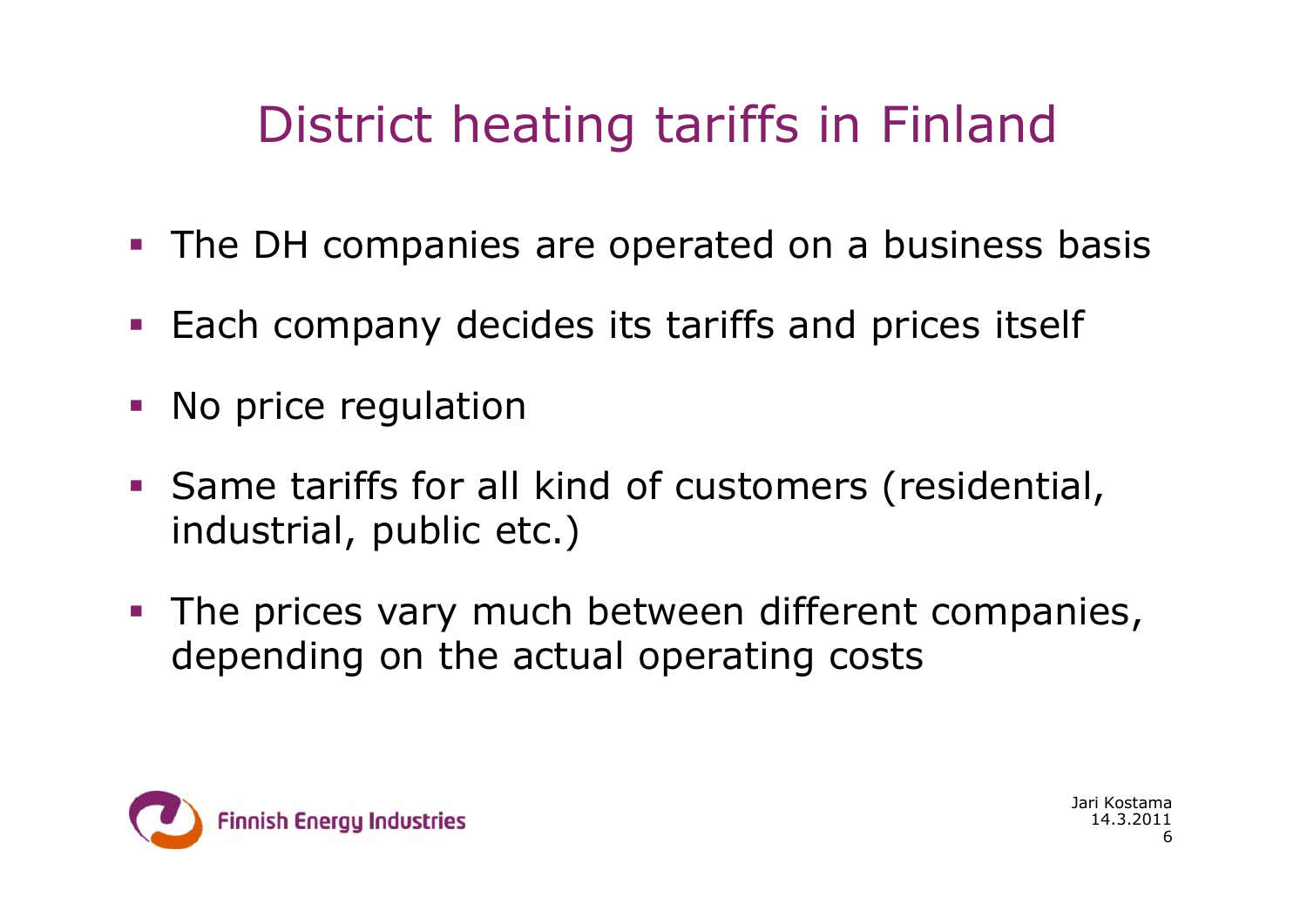# Regulation of district heating

- No specific legislation for district heating
- Traditionally market-oriented approach, competition between different heating forms
- District heating companies are mainly supervised by general legislation like competition and consumer protection legislation, and related authorities
	- o Exception: Act on Energy Services of Energy Companies (electricity, DH, fuels), supervised by Energy Market Authority
- The Finnish Competition Authority considers that DH companies are in so-called dominant market position towards their customers
	- o Competition legislation prohibits the misuse of the dominant market position

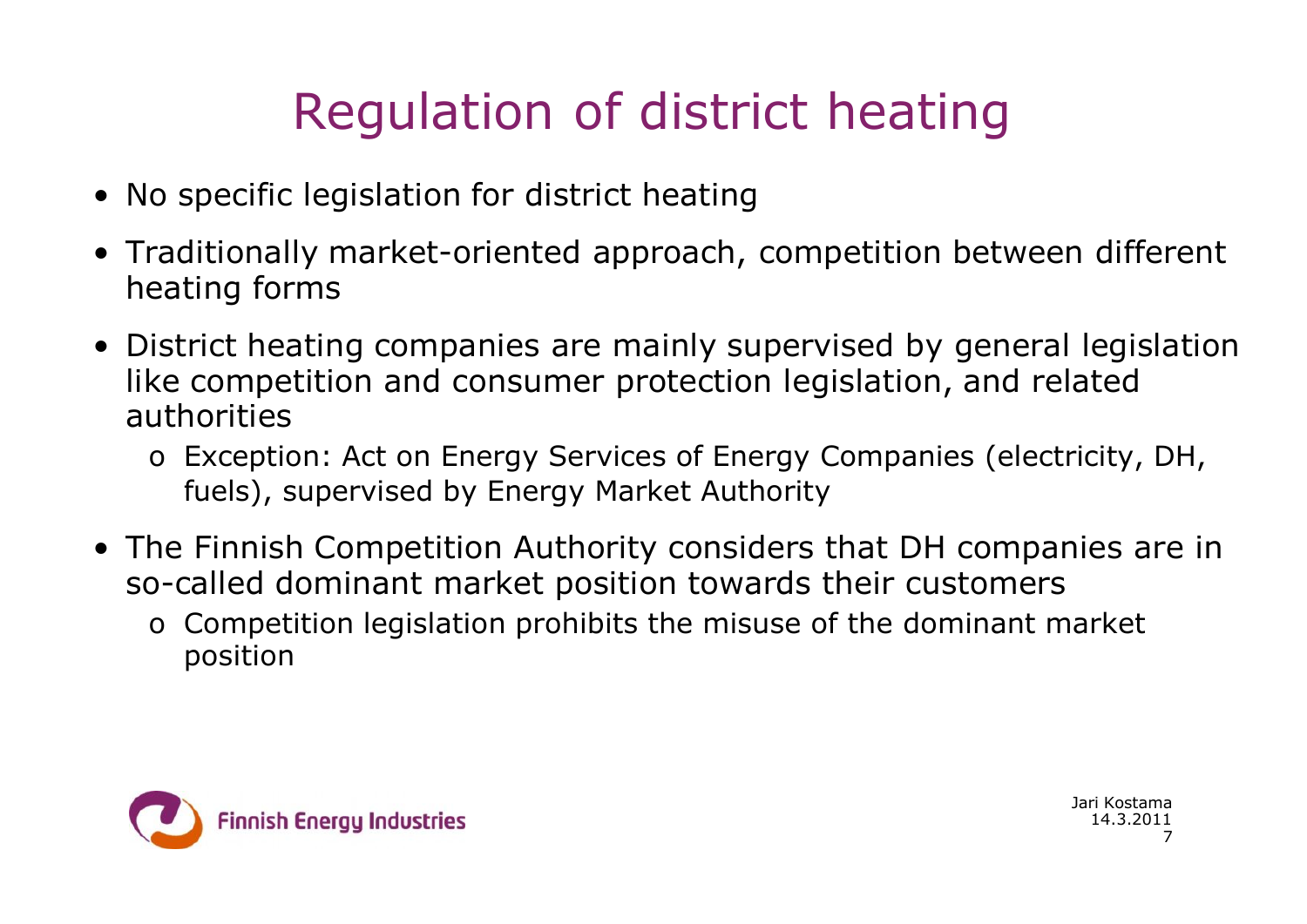Some requirements for a DH company, which is in dominant market position

- Price level of DH may not be excessive
- Price setting has to be sufficiently cost related and transparent
- It's not allowed to catch customers with a too favourable (dumping) product
- Same kind of customers must be treated in a same way
- If different products (heat, steam, electricity etc.) are delivered to the same customer, the product prices may not be artificially bound to each other
- Extra services, which are under competition, must be priced according their costs

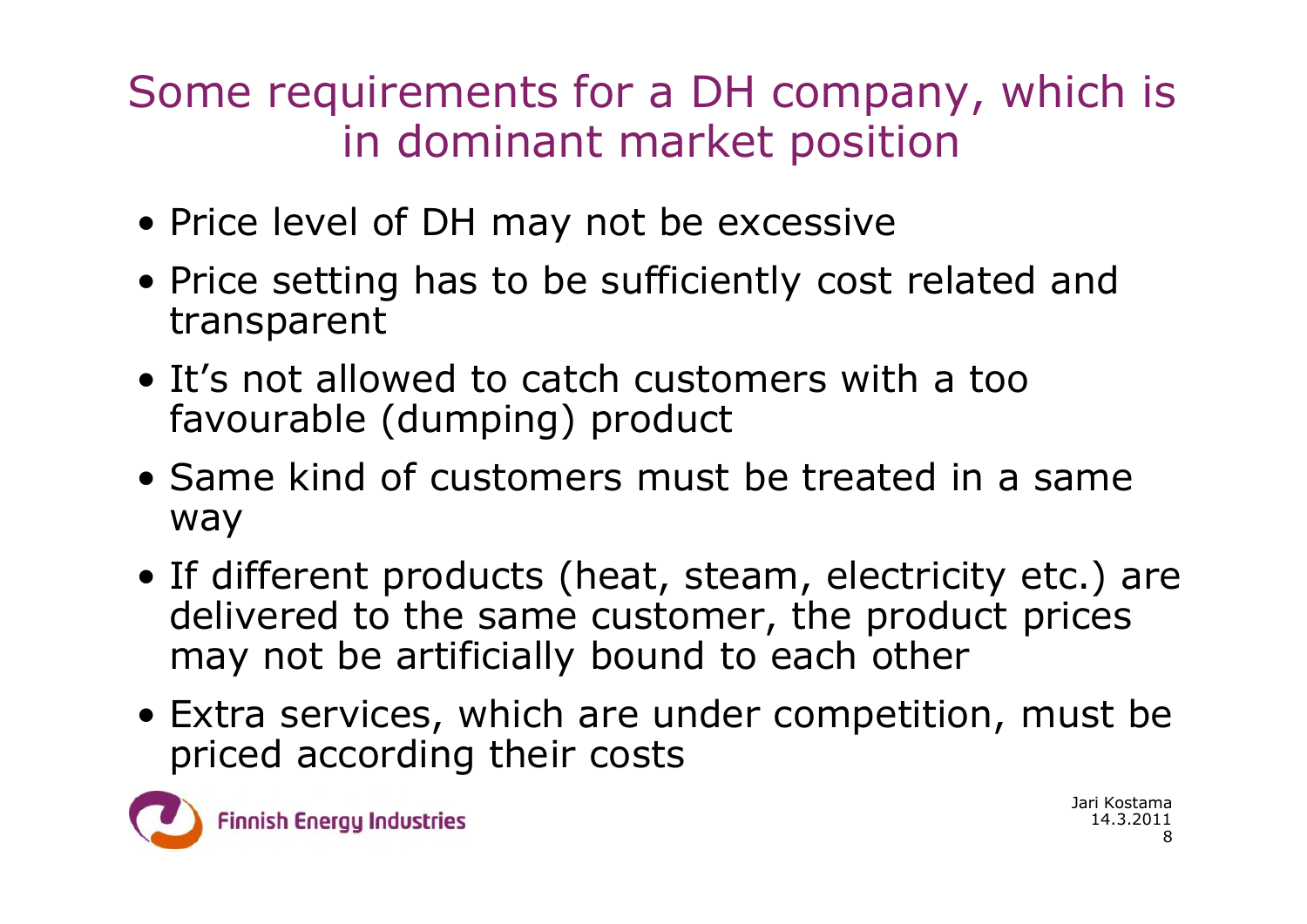## How the DH companies have acted in the dominant market position?

- Price setting is transparent, same kind of customers have the same prices
- DH connection and sales terms of DH companies are mainly in accordance with the recommendations of the Finnish Energy Industries
- Average interruption time of DH delivery is only 1 hour per year per customer
- According the customer surveys DH customers are quite satisfied
- Finnish Competition Authority and consumer authorities get only a few complaints annually

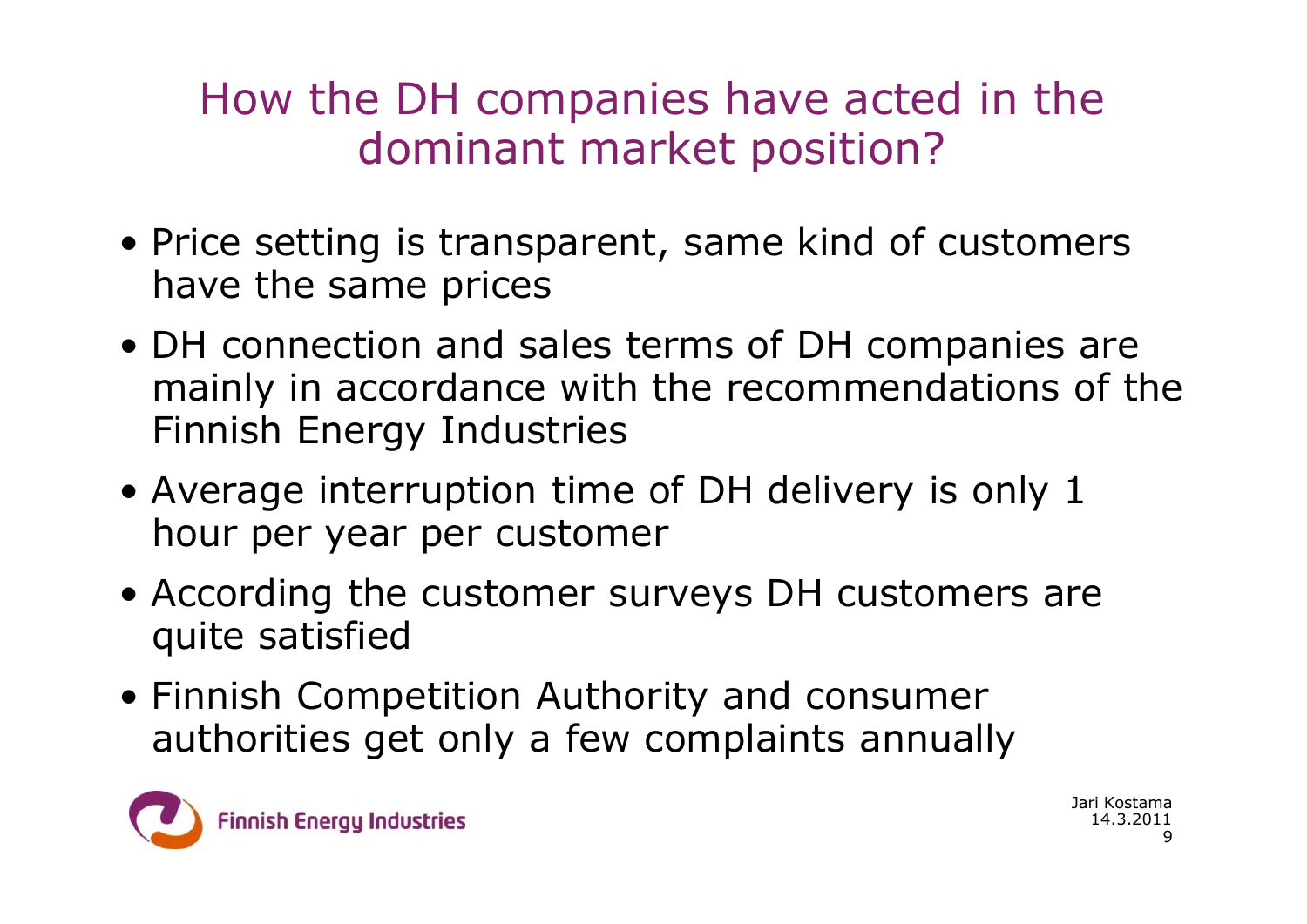## More regulation for DH or deregulation?

- Finnish Competition Authority wants to have closer look on DH business, once again there is a study underway
- Energy Market Authority supervises already the implementation of the Act on Energy Services provided by DH companies. Do they want to do more?
- Some consultants, media and even member companies of the FEI want to have analogical regulation for DH as it is for electricity and natural gas
- Examples of other Nordic countries, Baltic States, Poland,…
- For the moment, Ministry of Employment and the Economy still considers that DH business doesn't need further supervision
- => Conclusion: Risk of Act on DH, including something on price setting, in Finland has increased